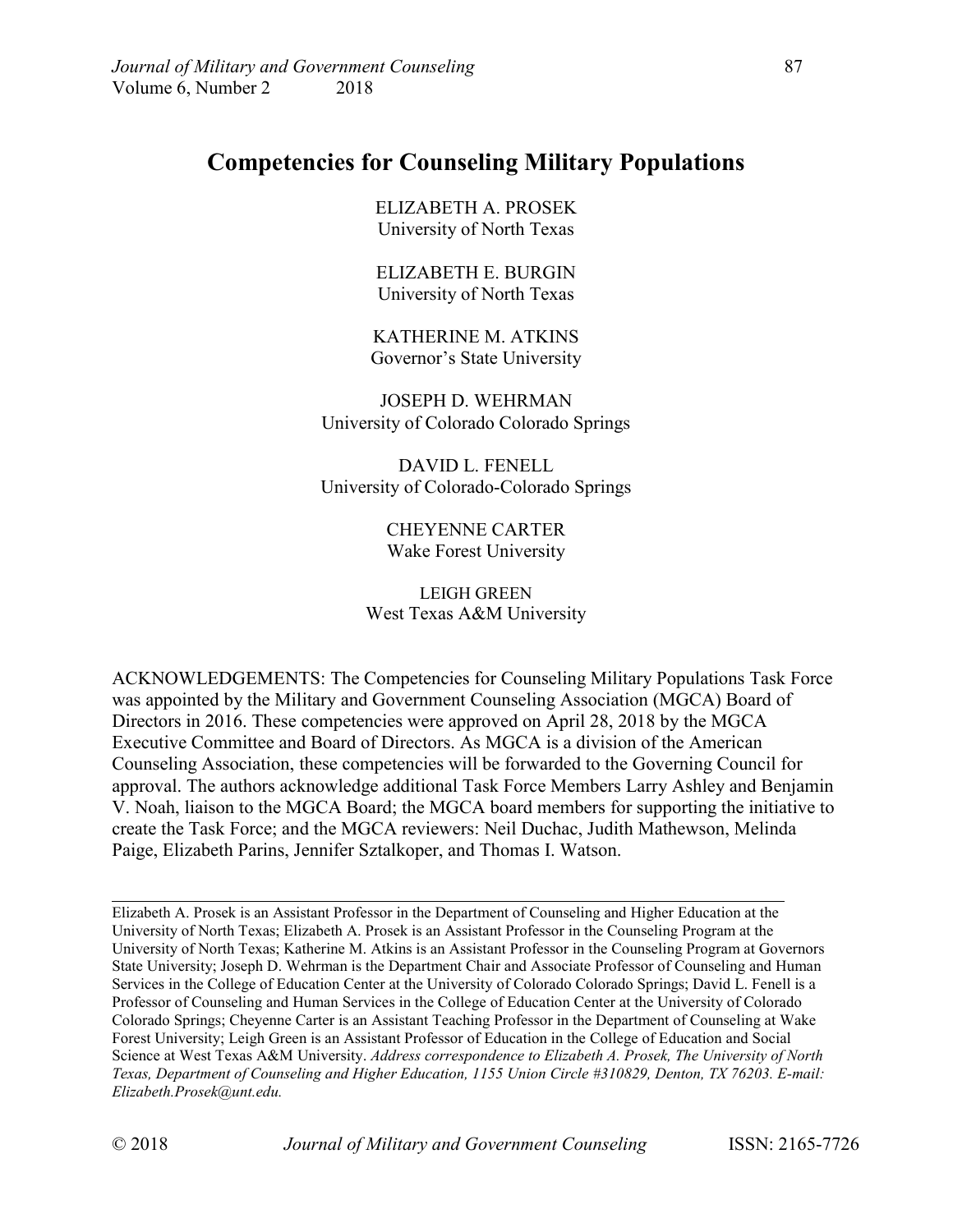#### *Journal of Military and Government Counseling* example 88 Volume 6, Number 2 2018

The Competencies for Counseling Military Populations (CCMP) offers counselors a framework of foundational principles and practice for working with military-connected clients. CCMP represents all military populations including Active Duty, Reserve Components, Veterans, retired military members, and military families; and counselors should interpret each competency with understanding of foundational differences in experiences among these military populations. Counselors working with military populations can use the CCMP as a resource in their clinical and ethical decision-making processes, as well as for training and supervision purposes. In October 2016, the Military and Government Counseling Association (MGCA) appointed a Task Force to develop the competencies. The Task Force member composition was intentional to capture the diverse experiences of military-connected counselors and counselor educators. The Task Force followed a structured process in the development of the competencies including: review of previous counselor competencies endorsed by the American Counseling Association (ACA), review of the current research related to counseling military populations, conceptualization for a framework of competencies, formulation of competencies, and feedback with MGCA board members and reviewers representative of MGCA members at-large.

The intention of the CCMP is to provide a research-based set of guidelines that represent military considerations through the lens of a counselor professional identity: a strength-based philosophy grounded in principles of empowerment, wellness, prevention, and development. The framework for the CCMP is organized by seven core components: military culture, ethics, system features, assessment of presenting concerns, identity development, treatment, and advocacy. Additionally, to encourage counselors' competence and understanding of military structure and language, an overview of military key terms are defined.

**1. Military Culture** represents general information about the functioning and worldview of military service members and their families.

- a. Can identify the Active Duty service branches of the U.S. armed forces, and understands that each branch adheres to specialized structures, roles, ranks, and terms.
- b. Is aware that differences in military culture exist between each branch of service.
- c. Is aware that differences in experiences may exist between Veterans who previously served and Service members/Veterans who currently serve, as well as Veterans who served in different eras.
- d. Acknowledges values, beliefs, traditions, and functions of the military that influence the client's worldview.
- e. Is aware of the mission-first value system of the military.
- f. Acknowledges sacrifice, honor, and humility as values for Service members.
- g. Recognizes the importance of collectivism within the military culture, including a desire to limit risk or harm to others.
- h. Explores the introjection of military culture in the client's personal and professional functioning.
- i. Respects the individual motivations of Service members to enlist or commission in the military, as well as their individual experiences during their time in service and decision to leave or retire from the military.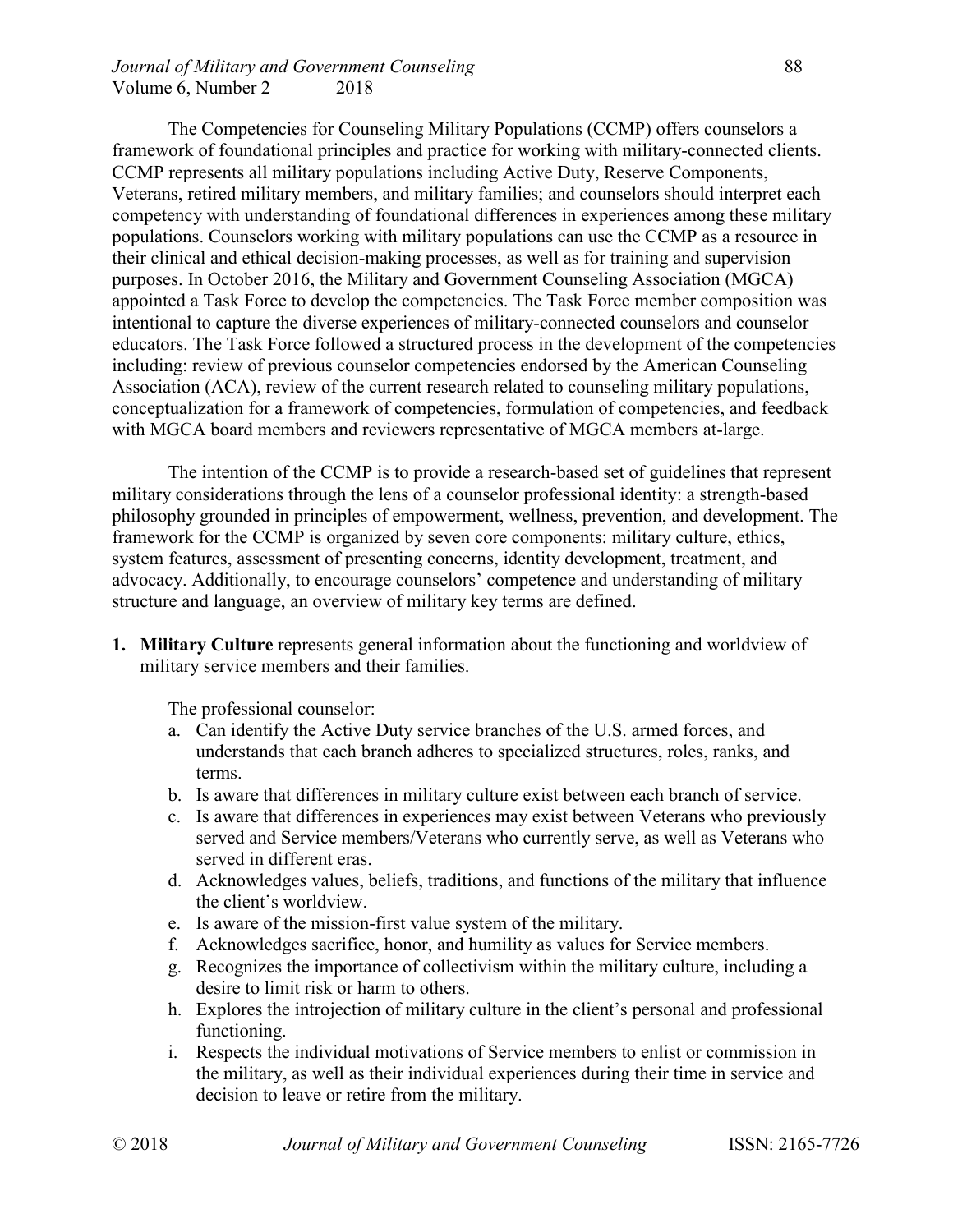- j. Recognizes the unique within group cultural differences of Service members including gender, race, ethnicity, age, education, sexual orientation, socio-economic status, ability-status, and religious/spiritual orientation.
- k. Understands the potential for variance in the resources and support systems available to Reserve Component Service members.
- l. Seeks education on the training methods and objectives of military operations, including potential differences among combat zones.
- m. Is aware of the potential for differing worldviews between Service members and civilians.

When working in military employment settings, the professional counselor:

- n. Is aware of, respects, and adheres to military base policy, protocol, and standard etiquette practices.
- **2. Identity Development** represents the whole person concept of military life including one's personal identity as a Service member and connection to mission and core values of working as a military Service member across the lifespan.

- a. Understands that the military experience may be fused into all aspects of self, including cognitive, behavioral, affective, social, and spiritual components.
- b. Respects that Service members may integrate their core sense of self with military service identity such as style of dress and methods of communicating and relating to others.
- c. Understands the mental toughness and physical preparation required to make the choice to put self in harm's way in service of others.
- d. Understands the fusion of one's sense of self may be related to specific occupational roles and connection to specific units, jobs, positions, roles, deployments, and key training experiences.
- e. Understands how military rank, structure, and career progression influence sense of self.
- f. Respects Service members' perceptions of their military experiences, positive or negative, and regardless of societal or political opinions.
- g. Understands the professional career lifecycle experienced by Service members may have unique requirements for career progression and that roles, perspectives, limitations, and expectations may vary.
- h. Understands identity development related to transitions to civilian life such as ending of enlistment, retirement, separation, and physical or psychological injury.
- i. Has awareness of potential for grief and loss associated with transitions across the military career lifespan.
- j. Is aware of potential transition concerns associated with health resources, including continuity of care relative to health insurance.
- k. Understands that Service members may vary and exhibit unique characteristics based on generational affiliation.
- l. Understands the emphasis Service members may place on physical fitness related to self-concept.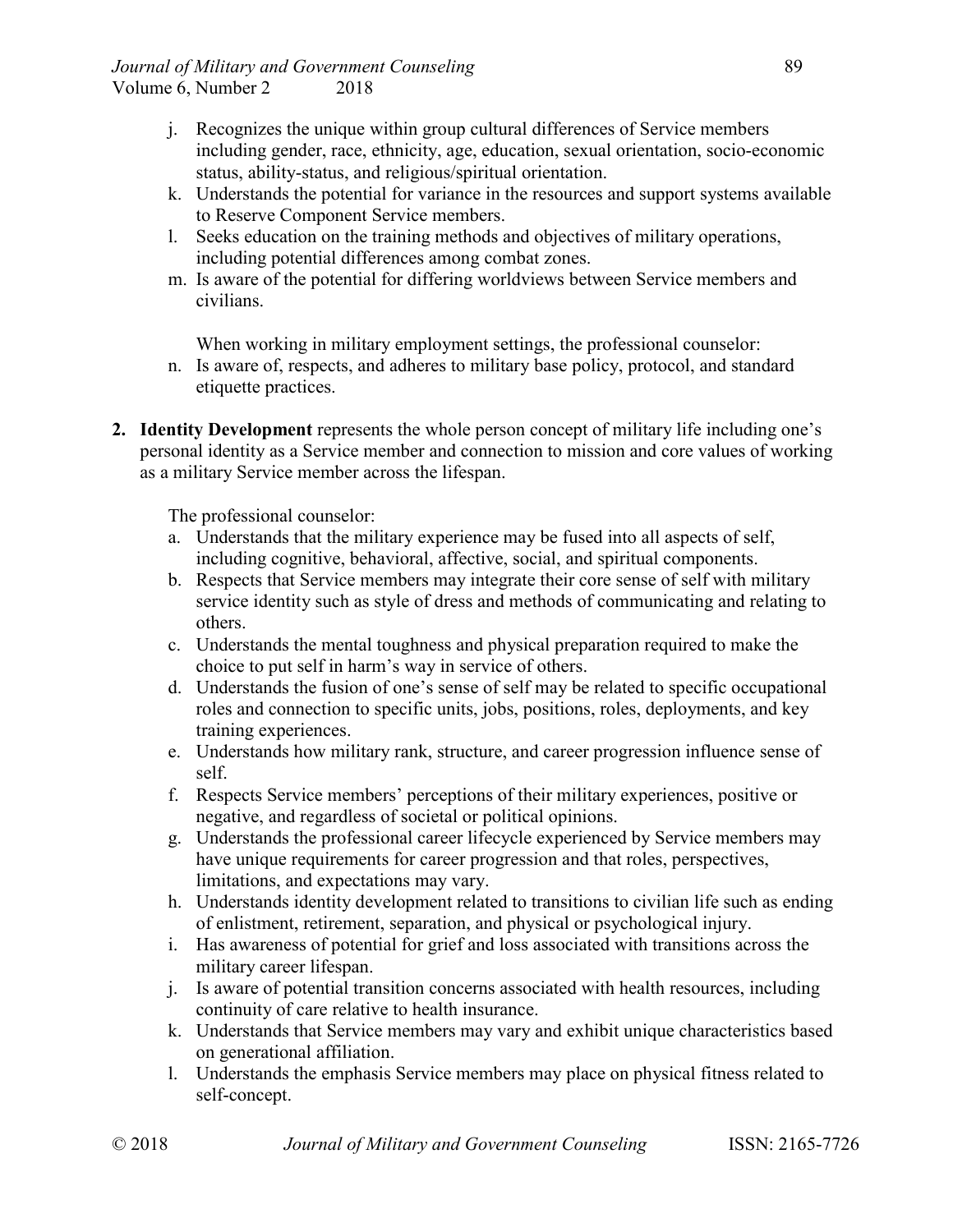- m. Has awareness of the role that aggression and targeted violence have related to selfidentity and membership in a warrior culture.
- **3. Systems** represents general information about how Service members' families, spouses, and children experience the nature and structure of the military lifecycle including, but not limited to, deployment, health and wellness, employment, long periods of separation, consequences of injury, and retirement.

- a. Can identify the stages of military deployments and the unique interpersonal and intrapersonal factors of each; and recognizes the variable of length and types of deployments.
- b. Is aware of unique characteristics of military families including demographics such as age of marriage and blended families, which may vary by branch and type of service.
- c. Is aware of the complex nature of stressors faced by military families including factors related to separation and relocation.
- d. Understands that Reserve Component families must often negotiate the complexities of two worlds, both civilian and military, with varying degrees for structural support from both worlds.
- e. Understands the high level of adaptation and resiliency skills are beneficial for military families to meet the common demands of military lifestyle including stress, uncertainty, and frequent separations.
- f. Is aware of the roles and expectations experienced by military families including factors such as separation, career evolution, and transition.
- g. Is aware that dual-military marriages may be characterized by unique challenges such as the de-synchronization of training, deployment, and advancement opportunities, given the need to balance the goals and duties of both military careers and familial obligations.
- h. Is aware of the unique identity developed by children raised in military households and challenges placed on military families, to include adult children of military upbringing.
- i. Is aware of the potential physical, cognitive, and emotional demands of military service and the resulting impact, on self and others, of serving in a high-risk occupation.
- j. Understands potential of familial impact related to military retirement including the implications of the type of discharge from the military as well as medical retirement.
- k. Respects the unique and sometimes challenging decisions military families make in service of their fellow Service members, community, state, and country.
- l. Is aware that relational dissatisfaction in military marriages/relationships may be associated with combat exposure, traumatic-brain injury (TBI), posttraumatic stress disorder (PTSD), depression, substance use, and infidelity.
- m. Understands that the custody or conservatorship of children in military families may be impacted by training and deployment of military caregivers.
- **4. Assessment of Presenting Concerns** represents common areas of clinical concerns that Service members frequently present when seeking mental health services.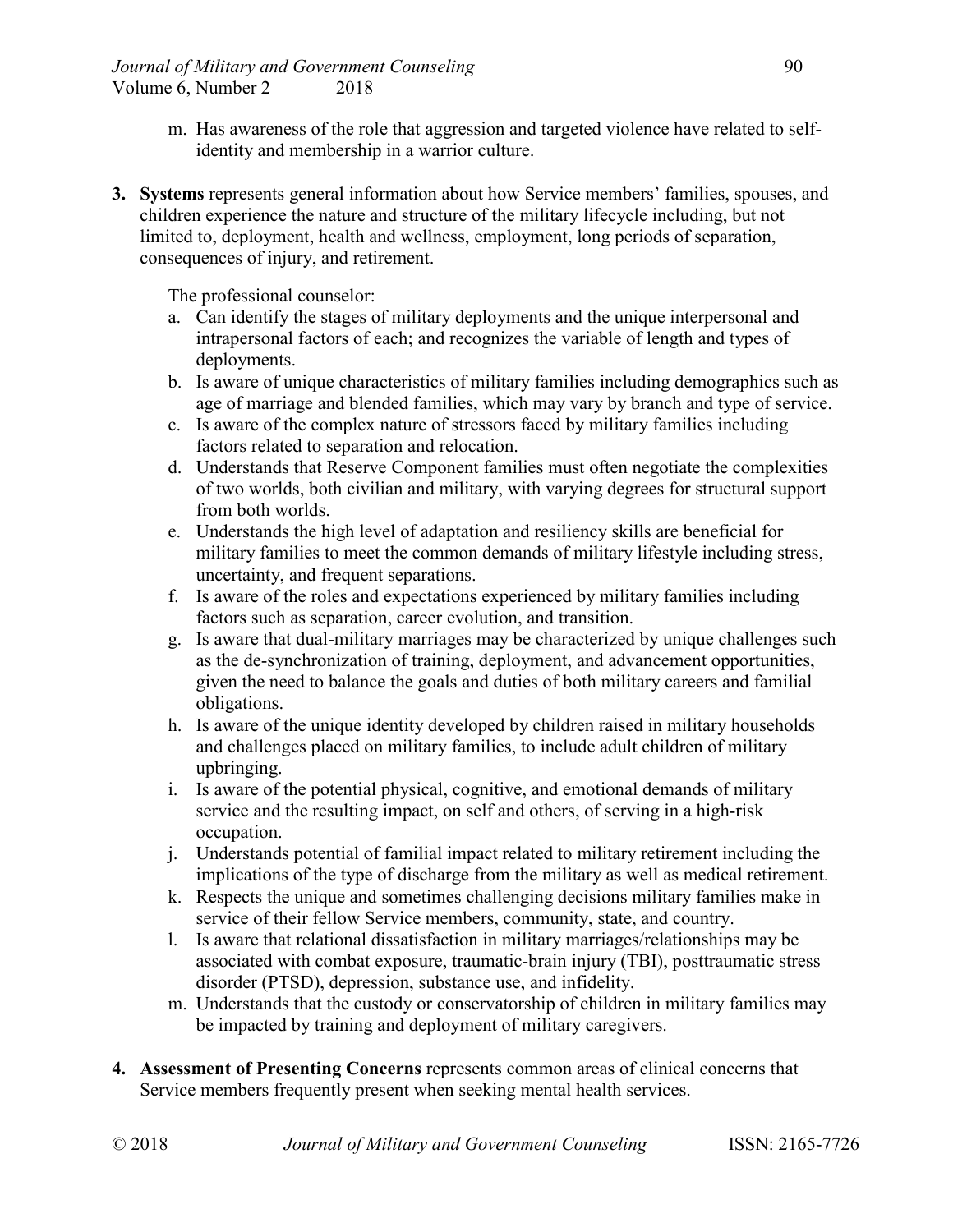The professional counselor:

- a. Understands that military-connected clients are often concerned that they will experience stigmatization, which creates barriers to seeking mental health services.
- b. Recognizes the prevalence of TBIs and head injuries during military service and is aware that TBIs are associated with higher rates of other mental health and physical symptoms.
- c. Is aware that the number of Veterans seeking and receiving treatment for PTSD continues to increase in congruence with continued military missions.
- d. Is aware that combat exposure increases the risk of co-occurring concerns such as substance use disorders and suicidality.
- e. Understands the importance of assessing trauma in all military personnel given service-related injuries are not always combat-exposure related, and that secondary trauma, vicarious trauma, and preexisting trauma may exist.
- f. Recognizes that moral injury is a prevalent concern among the broad range of symptoms that may manifest following traumatic exposure.
- g. Recognizes that alcohol is the most prevalent substance Veterans misuse and frequently co-occurs with other mental health concerns and suicidality.
- h. Is aware that the unique stressors and differences in each branch of service results in significant differences in the levels of at-risk behaviors among Service members.
- i. Has awareness of current military sexual trauma (MST) rates among women and men Service members and recognizes that increased mental health disorders are often observed in those who have experienced MST.
- j. Becomes knowledgeable of the variances in current suicide statistics among Active Duty, Reserve Components, Veterans, retired military members, and military families when compared to national statistics.
- **5. Treatment** represents general information about unique concerns that may arise in the treatment of military-affiliated clients and approaches supported by research for military populations, including best practices of military care systems, as well as holistic, wellnessoriented services.

- a. Is aware of evidence-based treatments utilized by the U.S. Department of Defense and U.S. Department of Veterans Affairs.
- b. Recognizes that treatment needs may include a range of presenting concerns prevalent among Service members (e.g., sensory impairment, decreased memory/concentration, headaches, sleep disturbance, physical symptoms, and interpersonal isolation).
- c. Is aware of the adjunctive interdisciplinary services (e.g., occupational therapy, physical therapy, command consultation, embedded behavioral health, chaplaincy, and peer support) available within the U.S. Department of Defense (DoD) and U.S. Department of Veterans Affairs (VA).
- d. Understands the effects of pharmacotherapy and supports appropriate client medication management services as needed.
- e. Supports coping skills development for effective functioning within several areas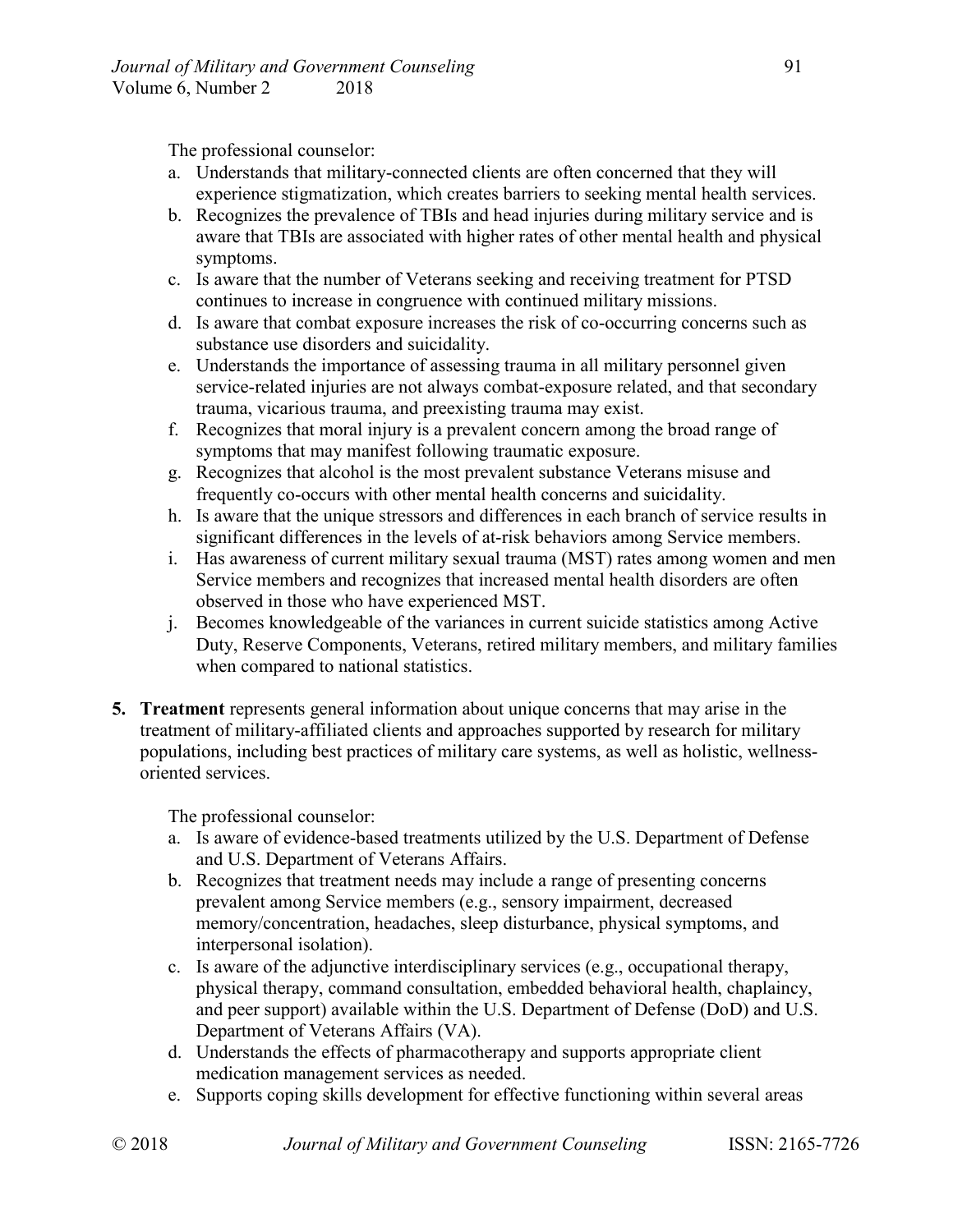including career, recreation, housing, justice involvement, financial solvency, and interpersonal relationships.

- f. Considers inclusion of the military member's family and social supports in treatment.
- g. Continually assesses for the nature, frequency, and severity of trauma exposure, as well as ongoing stressors and protective factors, such as social support, substance use, risk-seeking behaviors, and financial stability.
- h. Is aware of holistic, mindfulness-based treatment approaches that are supported by research for military populations.
- i. Seeks strategies to improve military members' access and engagement in mental health services.
- j. Recognizes that operational tempo impacts scheduling for mental health services.

When working in military employment settings, the professional counselor:

- k. Recognizes that a limited number of Veterans eligible for services are enrolled for care with a Veteran Health Administration (VHA) provider.
- **6. Ethics** represents counselors' self-awareness and motivation to serve military-connected clients, as well as ethical considerations working with military populations.

The professional counselor:

- a. Maintains competence by completing formal training for working with military personnel; and when possible, the training is experiential in nature.
- b. Identifies personal and professional motivations to counsel military populations.
- c. Brackets personal values and attitudes of war policies; addresses potential prejudices about military service or war; and recognizes their own political opinions of current and previous combat operations.
- d. Seeks consultation and supervision when ethical challenges arise specific to military populations.
- e. Remains mindful of legal requirements (see Federal Regulations and U.S. Department of Defense disclosure laws) in documentation and disclosure of records to service members' commands, medical board, or military court.
- f. Actively adheres to a self-care routine to prevent burnout, depersonalization, compassion fatigue, and impairment.
- g. Who also identifies as military-connected, assesses for and addresses potential countertransference.

When working in military employment settings, the professional counselor:

- h. Considers the potential impact to power differentials when taking leadership or administrative duties.
- i. Clarifies multiple-relationships in informed consent documentation and develops a collaborative plan with Service members for handling boundary crossings.
- j. Is prepared to discontinue personal relationships with colleagues when clinical services are required.
- k. Adheres to minimum disclosure requirements and need-to-know policies developed by Federal Regulations and the U.S. Department of Defense with attention to permissive language.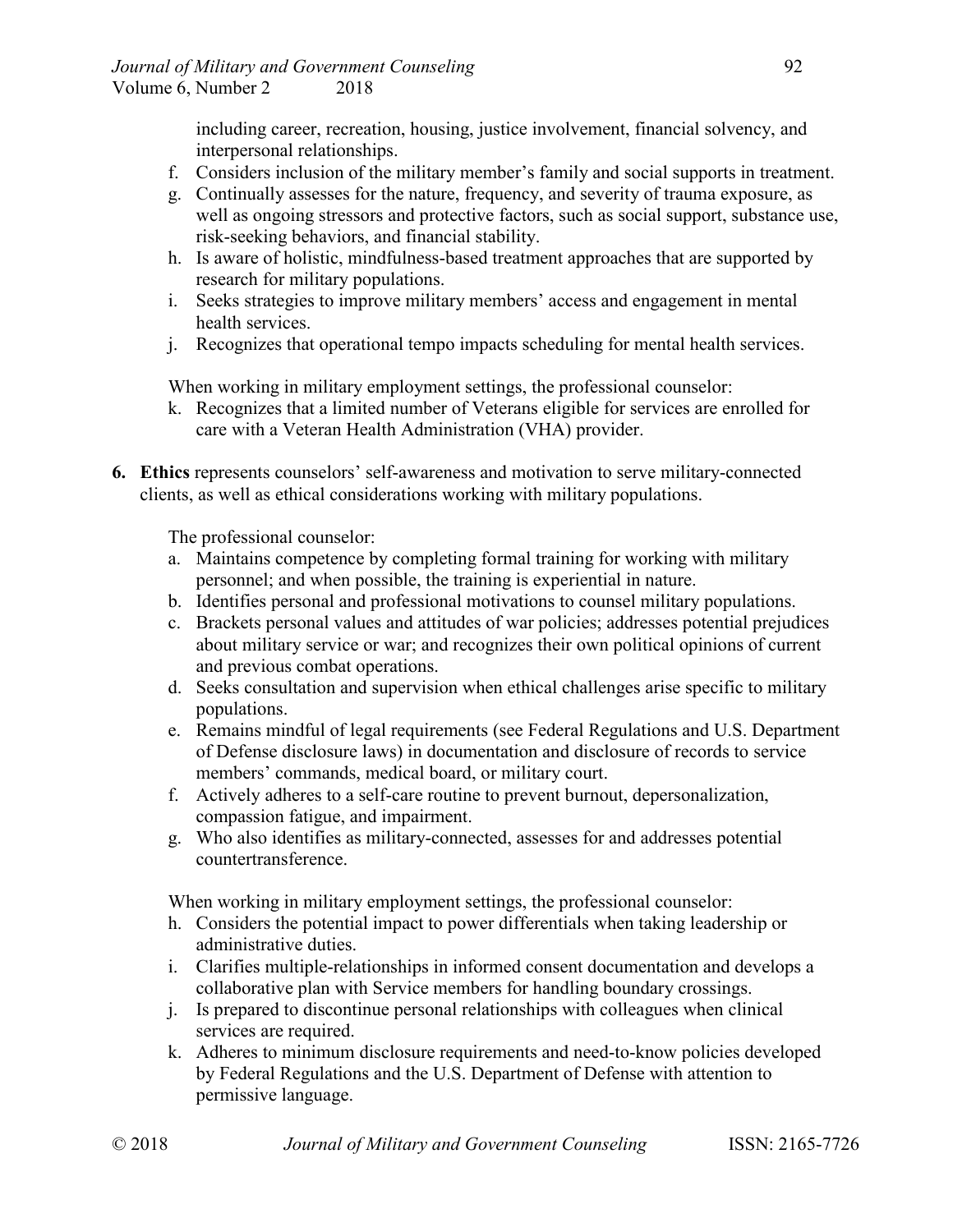- l. Accepts the implications of determining fitness for duty status, honoring the clientcounselor relationship in the process.
- m. Adheres to the clinical practice guidelines of employment setting with attention to flexibility within the protocols when in the best interest of the client.
- n. Considers community referrals when in the best interest of the client.
- **7. Advocacy** represents counselors' ability to understand and influence individual, system, and public policy efforts to increase access to mental health resources for military-connected clients and promote the role of counseling professionals working with military populations.

The professional counselor:

- a. Advocates for strength-based, wellness approaches when counseling militaryconnected clients.
- b. Advocates for the development and accessibility of mental health care for military populations, with specific attention to family members, such as children.
- c. Forms collaborations among agencies serving military-connected clients.
- d. Compiles reputable non-VA resources to provide military-connected clients.
- e. Understands the complexity associated with VA Benefits programs and advocates with clients to receive the assistance to which they are entitled, as appropriate.
- f. Supports initiatives for trainings to decrease stigma associated with mental health within military populations.
- g. Supports initiatives for diversity trainings to generate positive cultural change, including the decrease of cultural stigmas of diverse individuals within military populations.
- h. Considers training opportunities to increase counselor competence among trainees and professionals working with military-connected clients.
- i. Supports prevention programs that connect military family members to the community.
- j. Advocates to change laws that conflict with counselors' ethical codes.
- k. Advocates to maintain the inclusion of counselors as mental health providers for military populations.
- l. Actively assists Active Duty, Reserve Components, Veterans, retired military members, and military families in self-advocacy strategies.

### **Military Definitions**

#### **Military Employment**

**Twelve Types of Military Service** include five Active Duty service branches and seven part-time service branches. Part-time duty includes five Reserve forces and two Guard branches.

**Active Duty** service branches refer to the Air Force, Army, Coast Guard, Marine Corps, and Navy.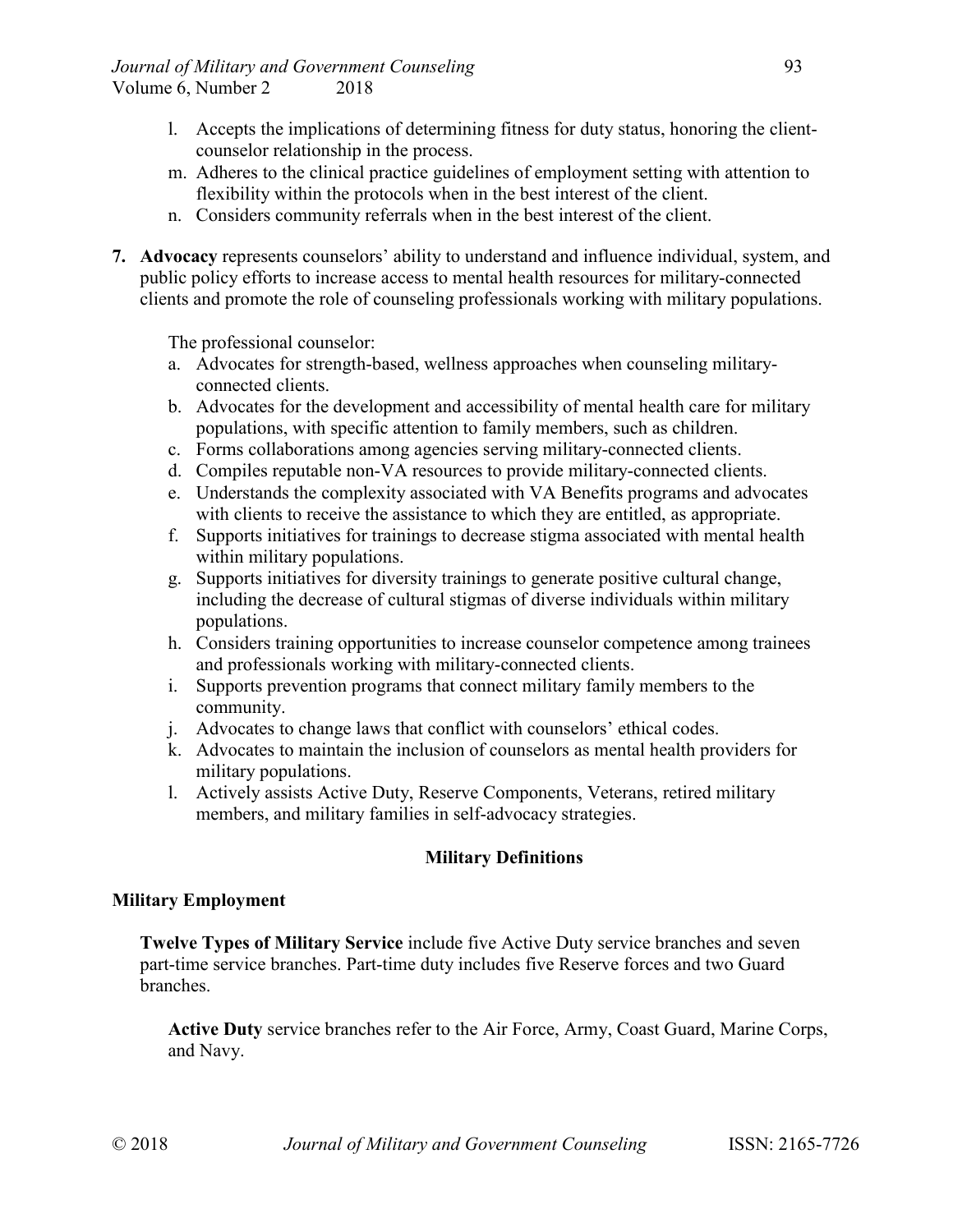**Reserve Forces** refers to the Air Force Reserve, Army Reserve, Coast Guard Reserve, Marine Corps Reserve, and Navy Reserve. Members of the Reserve are citizens who combine a military role or career with a civilian career. They are not normally kept under arms and their main role is to be available to fight when the nation mobilizes for war or to defend against invasion. Members of the Reserve forces are civilians who maintain military skills by training, typically one weekend a month and two weeks a year.

**National Guard** consists of two separate entities: the Air National Guard and the Army National Guard. The National Guard are Reserve components belonging to a particular state. State governors or territorial adjutant generals hold the authority to call National Guard members to Active Duty for state missions such as responding to natural disasters. However, during times of war or national emergencies the National Guard can be called to Active Duty at the behest of Congress, the President, or the Secretary of Defense, thus they are a dual state-federal force.

**Reserve Components of the Armed Forces** are the Reserve forces and National Guard entities collectively referenced.

**Enlisted** Service members are those who joined the service and signed a contract of enlistment for a specific period of time. They are assigned to specific occupations within their service branch and can be considered the "workforce" of the military. Enlisted service members follow the orders of officers and tend to have specific jobs within the projects assigned.

**Noncommissioned Officers (NCOs)** are enlisted Service members who obtain their positions of authority by promotion. They are the primary leaders for most of the military personnel. They are in charge or control as opposed to command their units. They insure their subordinates are properly trained and cared for and can do their assigned jobs proficiently.

**Warrant Officers (WOs)** are initially appointed to the rank of officer by a warrant from the Secretary of a Service as opposed to by a commission from the President of the United States. Warrant officers are technical experts in specific, critical fields such as pilot or imagery interpretation. Warrant officers are higher ranking than enlisted members, but lower ranking than the lowest commissioned officer rank. The Air Force no longer uses the warrant officer grade.

**Commissioned Officers (Cos)** hold commissions from the President of the United States and are confirmed by the Senate. They have completed a college bachelor's degree and have either completed Officer Candidate School (OCS), Reserve Officer Training Corps (ROTC), graduated from a service academy for their branch of service, or received a direct commission. Commissioned officers are considered leaders of those who have enlisted status and may be viewed as managers of projects.

**Pay grade** is an administrative organization system to create standards for salary compensation, in which higher pay grade numbers represent higher pay.

© 2018 *Journal of Military and Government Counseling* ISSN: 2165-7726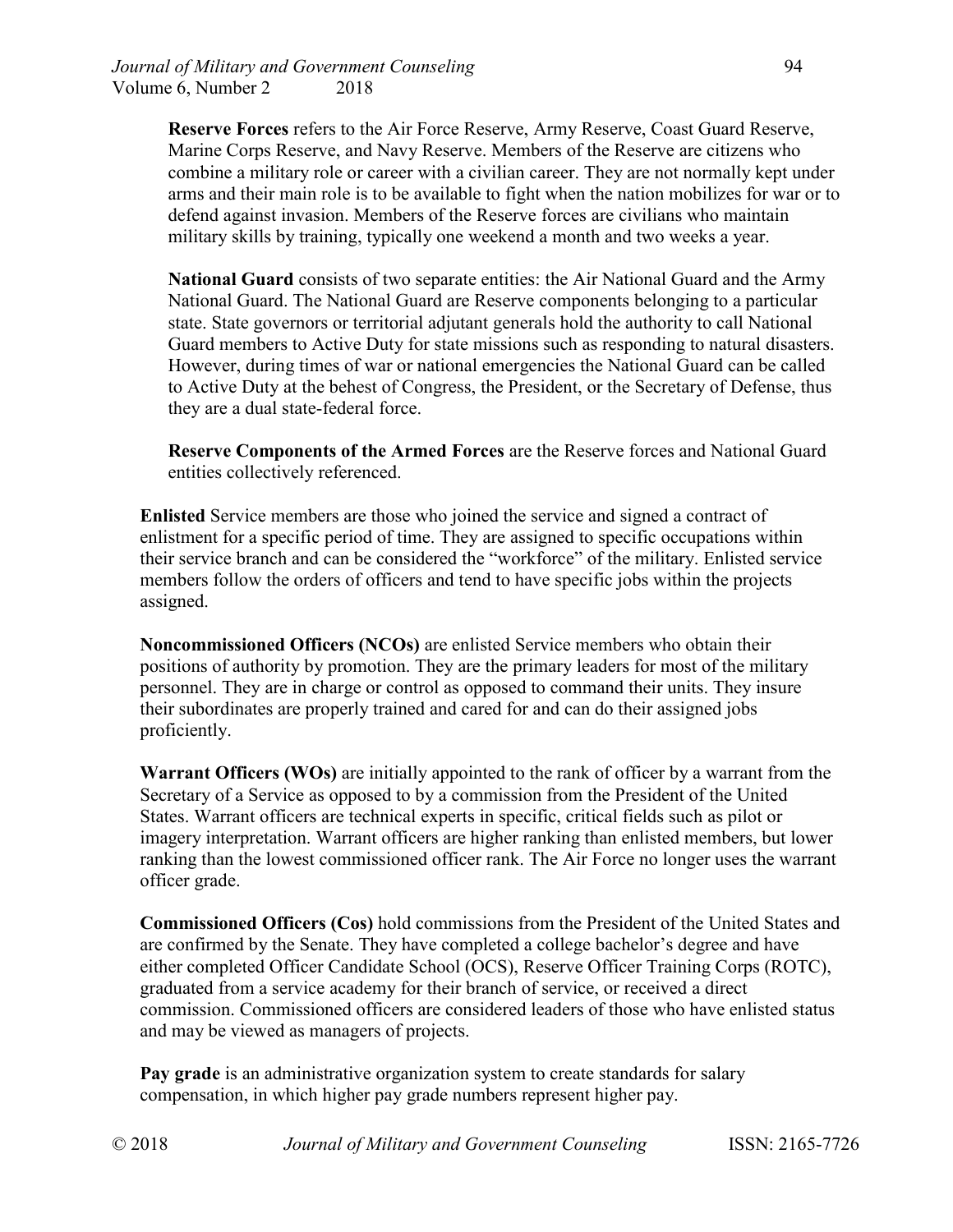**Rank** is an organization system that denotes the level of responsibility or authority of the individual. Rank corresponds with pay grade; therefore, also follows the ascending order in which a higher pay grade number indicates a ranking with more responsibility. (See Appendices A and B for rank structures.)

**Military Occupation Specialty code (MOS)** references the specific job a service member is assigned to in the Army and Marines. In the Navy and Coast Guard the term is *rate* and the Air Force uses the term *specialty*.

**Military Discharge** denotes the way in which Service members are released from their obligation to the military. Many, but not all, discharged individuals may be eligible for benefits. Eligibility for benefits is assessed by the U.S. Department of Veterans Affairs. For example, Service members with a service-related injury may be entitled to a degree of disability pay.

**DD214** is a Report of Separation issued by the Department of Defense upon a Service member's discharge, separation, or retirement. The DD214 provides information needed to verify benefits, retirement, and employment.

**Honorable discharge** indicates that a Service member has met or exceeded conduct or performance standards and will be eligible for all benefits upon discharge.

**General discharge under honorable conditions** indicates that a Service member is considered to have satisfactorily met conduct or performance standards and will be eligible for most benefits upon discharge.

**General discharge under other than honorable conditions** indicates that a Service member is considered to have fallen below conduct or performance standards and will be eligible for benefits pending review from the U.S. Department of Veterans Affairs.

**Dishonorable discharge** is a punitive discharge which indicates that a Service member has been convicted by a court-martial conducted by the military and is not eligible for benefits upon sentencing.

**Honorable retired** indicates that a Service member has met or exceeded conduct or performance standards and will retire after more than 20 qualifying years of service. These individuals are eligible for all benefits and retirement pay.

**Retired service-connected disability discharge** indicates that a Service member developed a disability due to injury or illness incurred or aggravated during active military service and is unable to continue to serve. These individuals are eligible for benefits, but also additional disability pay.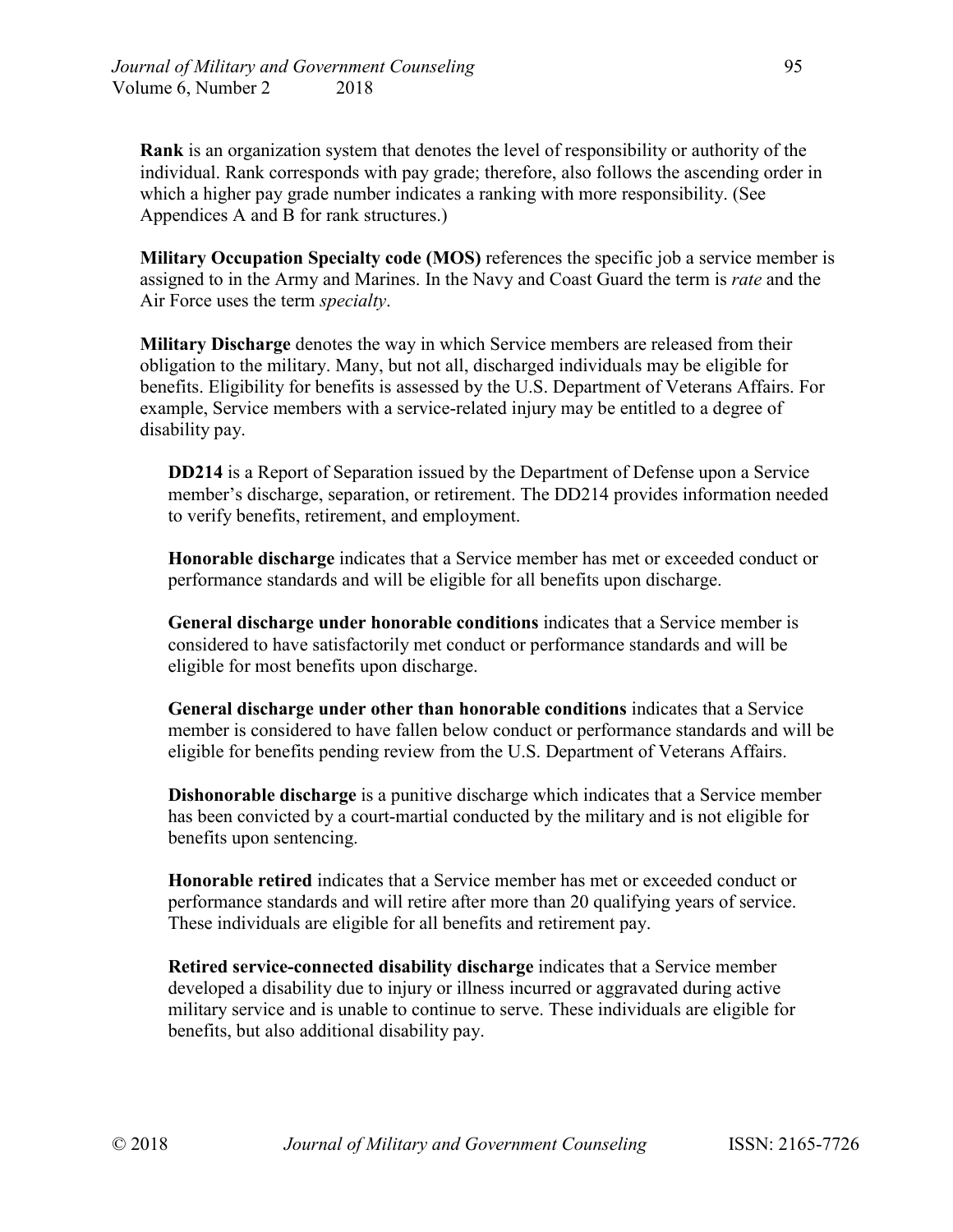#### **Military Lifestyle**

**Base** refers to a Department of Defense installation, also known as a camp, post, station, yard, center, or homeport where military members and their families may live, train, or conduct service related duties.

**Basic Allowance for Housing (BAH)** is a standardized amount of the money distributed to Service members for housing costs. The allowance is based on several factors including geographical location, pay grade, and number of dependents. The allowance is subject to increases each year, similar to a cost of living raise.

**Basic Allowance for Subsistence (BAS)** is a standardized amount of money distributed to assist Service members for partial food costs. The allowance is based on the cost of food by geographical location. Adjustments are made annually based on the average cost of food.

**Commissary** is the grocery store located on base. **Exchanges** are the base department store. Service members, dependents, and retirees are allowed to shop at these facilities.

**Dependents** are the spouse and children of the Service member. Children can include stepchildren and adopted children.

**Family Support Groups** refers to a formalized network of spouses to provide support to other spouses and families in the service branch. The Army and Navy have the Family Readiness Group (FRG). The Air Force has the Key Spouse program, Marines have the Family Readiness program, and Coast Guard has the Work-Life program. All programs share similar purpose to relay information from the command to the families.

**Permanent Change of Station (PCS)** refers to the relocation or transfer of a Service member to a new geographical assignment (e.g., duty station, base). Service members usually have opportunity to rank preferences for the new assignments, often referred to as a *dream sheet*. The amount of years at each assignment varies based on the service branch.

#### **Operational References**

**Combat Zone** is an area the President has designated for combat or engagement by the armed forces through an Executive Order. Other terms used include *in theater* or *operation*. Examples of combat zones include, but are not limited to World War II (American, Asiatic-Pacific, and European–African–Middle East theaters), Korean War, Vietnam, Iraq, and Afghanistan.

**Deployment** refers to the process of moving forces into an area of operation. Areas of operation include active-combat zones and regions identified in multinational partnerships.

**Hazardous Duty Incentive Pay (HDIP**) is paid to Service members who perform flight duties and meet operational requirements. Examples include demolition of explosives, parachute jumping, or experimental stress duty.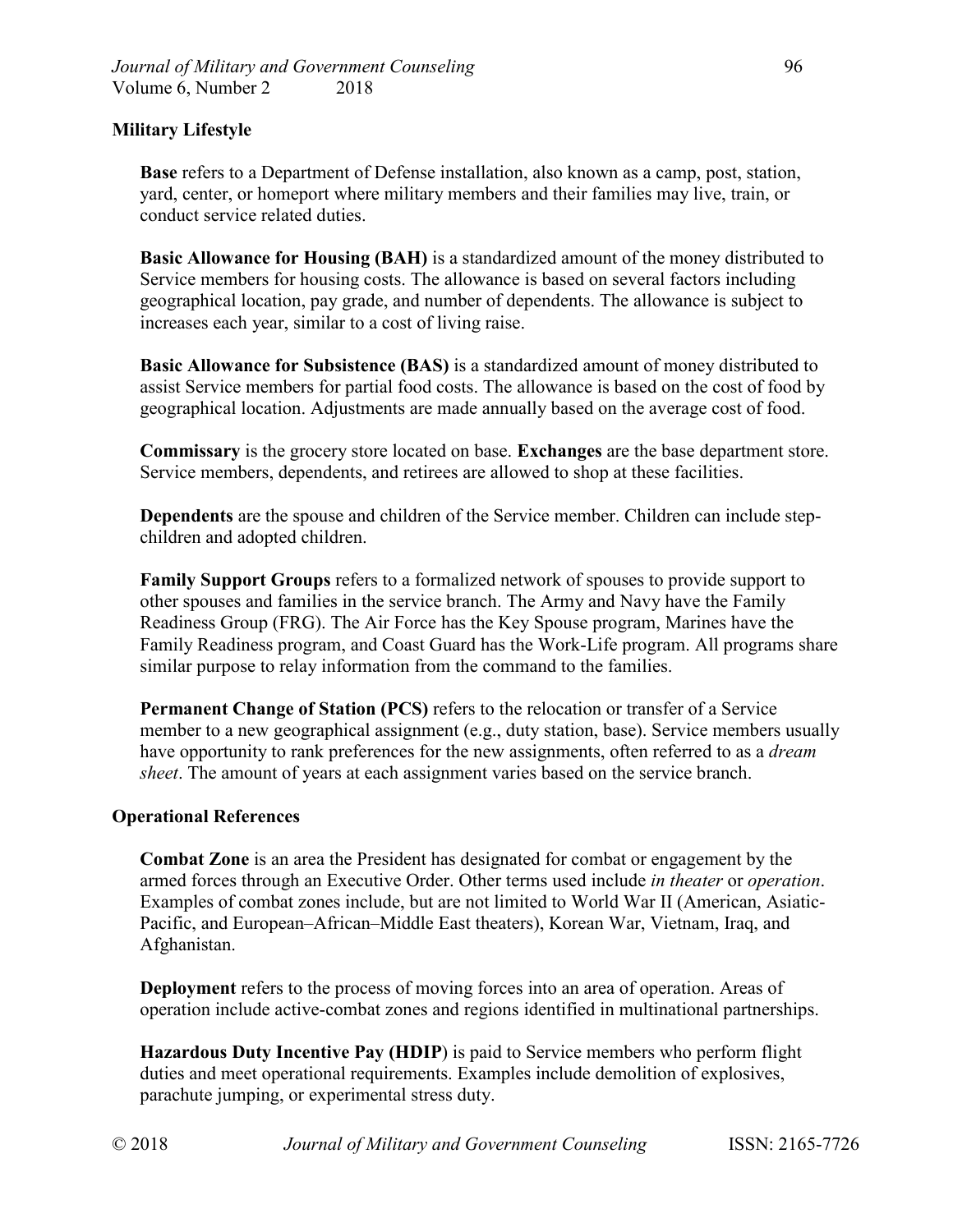**Hostile Fire/Imminent Danger Pay (HFP/IDP)** is paid when commanders certify that Service members are subjected to hostile fire or explosions, or are at risk of being exposed to those dangers.

**Operation** is used to reference organized military action or a military mission, for example Operation Enduring Freedom (OEF).

**Operational Tempo** is used to reference the sequence and timeframe of a unit's training exercises and deployments.

**Redeployment** references the return of Service members from a deployment, it represents their reintegration. The term may also be used to reference the transfer of forces to a command.

**Rest and Recuperation (R&R)** describes leave time afforded to Service members in combat.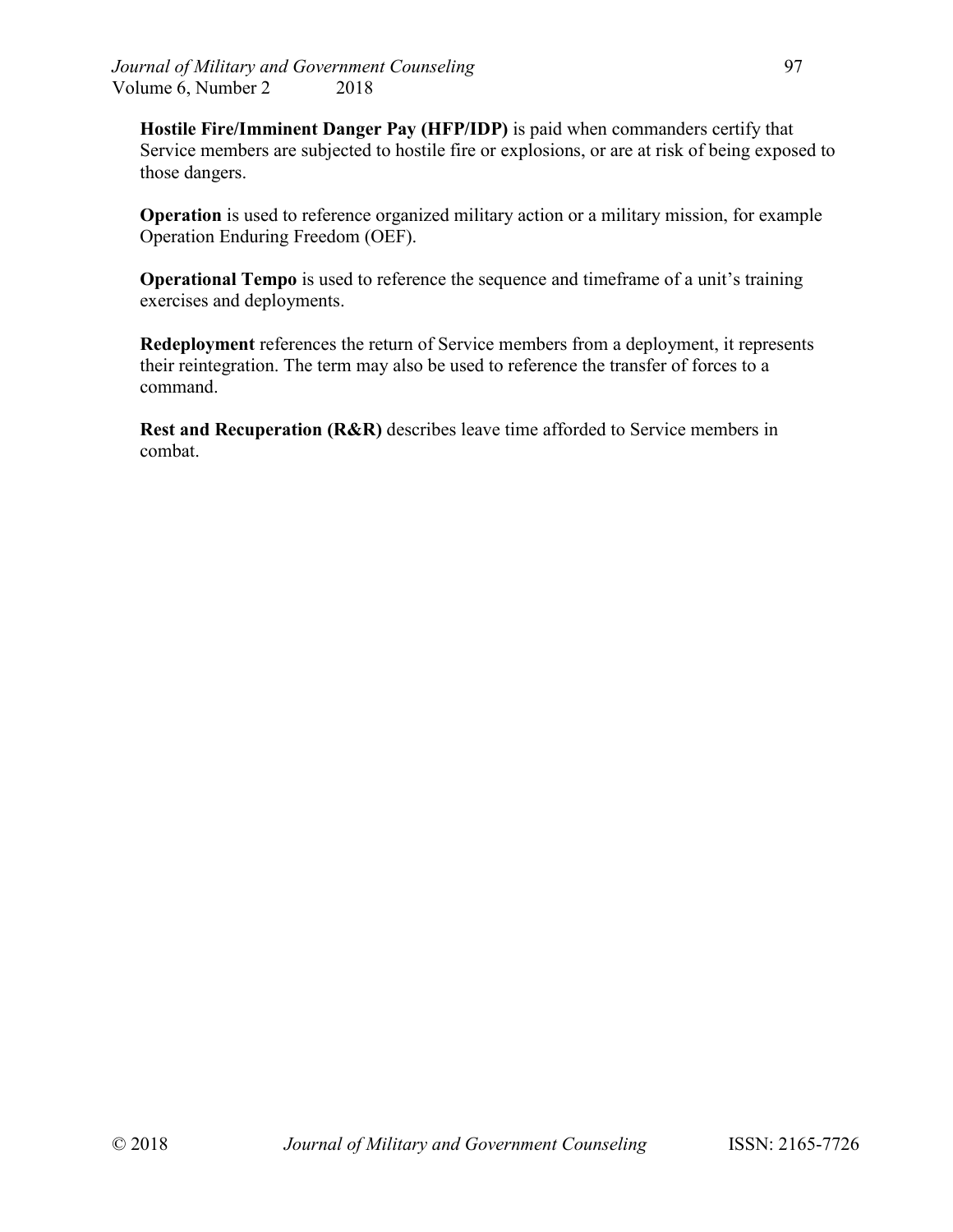| Pay<br>Grade                                | Army                                        | <b>Marines</b>                                       | <b>Air Force</b>                                                                       | <b>Navy</b>                                                                                           | <b>Coast Guard</b>                                    |
|---------------------------------------------|---------------------------------------------|------------------------------------------------------|----------------------------------------------------------------------------------------|-------------------------------------------------------------------------------------------------------|-------------------------------------------------------|
| $E-1$                                       | Private                                     | Private                                              | Airman Basic                                                                           | Seaman Recruit                                                                                        | Seaman Recruit                                        |
| $E-2$                                       | Private                                     | Private First<br>Class                               | Airman                                                                                 | Seaman<br>Apprentice                                                                                  | Seaman<br>Apprentice                                  |
| $E-3$                                       | Private First Class                         | Lance Corporal                                       | Airman First Class                                                                     | Seaman                                                                                                | Seaman                                                |
| $E-4$                                       | Specialist/Corporal                         | Corporal                                             | Senior Airman                                                                          | Petty Officer<br><b>Third Class</b>                                                                   | Petty Officer<br><b>Third Class</b>                   |
| $E-5$                                       | Sergeant                                    | Sergeant                                             | <b>Staff Sergeant</b>                                                                  | Petty Officer<br><b>Second Class</b>                                                                  | Petty Officer<br><b>Second Class</b>                  |
| $E-6$                                       | <b>Staff Sergeant</b>                       | <b>Staff Sergeant</b>                                | <b>Technical Sergeant</b>                                                              | Petty Officer First<br>Class                                                                          | Petty Officer First<br>Class                          |
| $E-7$                                       | <b>Sergeant First</b><br>Class              | Gunnery<br>Sergeant                                  | Master<br>Sergeant/First<br>Sergeant                                                   | <b>Chief Petty</b><br>Officer                                                                         | <b>Chief Petty</b><br>Officer                         |
| $E-8$                                       | Master<br>Sergeant/First<br>Sergeant        | Master<br>Sergeant/First<br>Sergeant                 | Senior Master<br>Sergeant/First<br>Sergeant                                            | Senior Chief<br>Petty Officer                                                                         | Senior Chief Petty<br>Officer                         |
| $E-9$                                       | Sergeant<br>Major/Command<br>Sergeant Major | <b>Master Gunnery</b><br>Sergeant/Sergean<br>t Major | <b>Chief Master</b><br>Sergeant/First<br>Sergeant/Comman<br>d Chief Master<br>Sergeant | Master Chief<br>Petty Officer/<br>/Fleet or<br><b>Command Master</b><br><b>Chief Petty</b><br>Officer | Master Chief Petty<br>Officer/Command<br>Master Chief |
| <b>Senior</b><br><b>Enlisted</b><br>Advisor | Sergeant Major of<br>the Army               | Sergeant Major                                       | <b>Chief Master</b><br>Sergeant of the Air<br>Force                                    | Master Chief<br>Petty Officer of<br>the Navy                                                          | Master Chief Petty<br>Officer of the<br>Coast Guard   |

# Appendix A. Uniformed Service Ranks: Enlisted